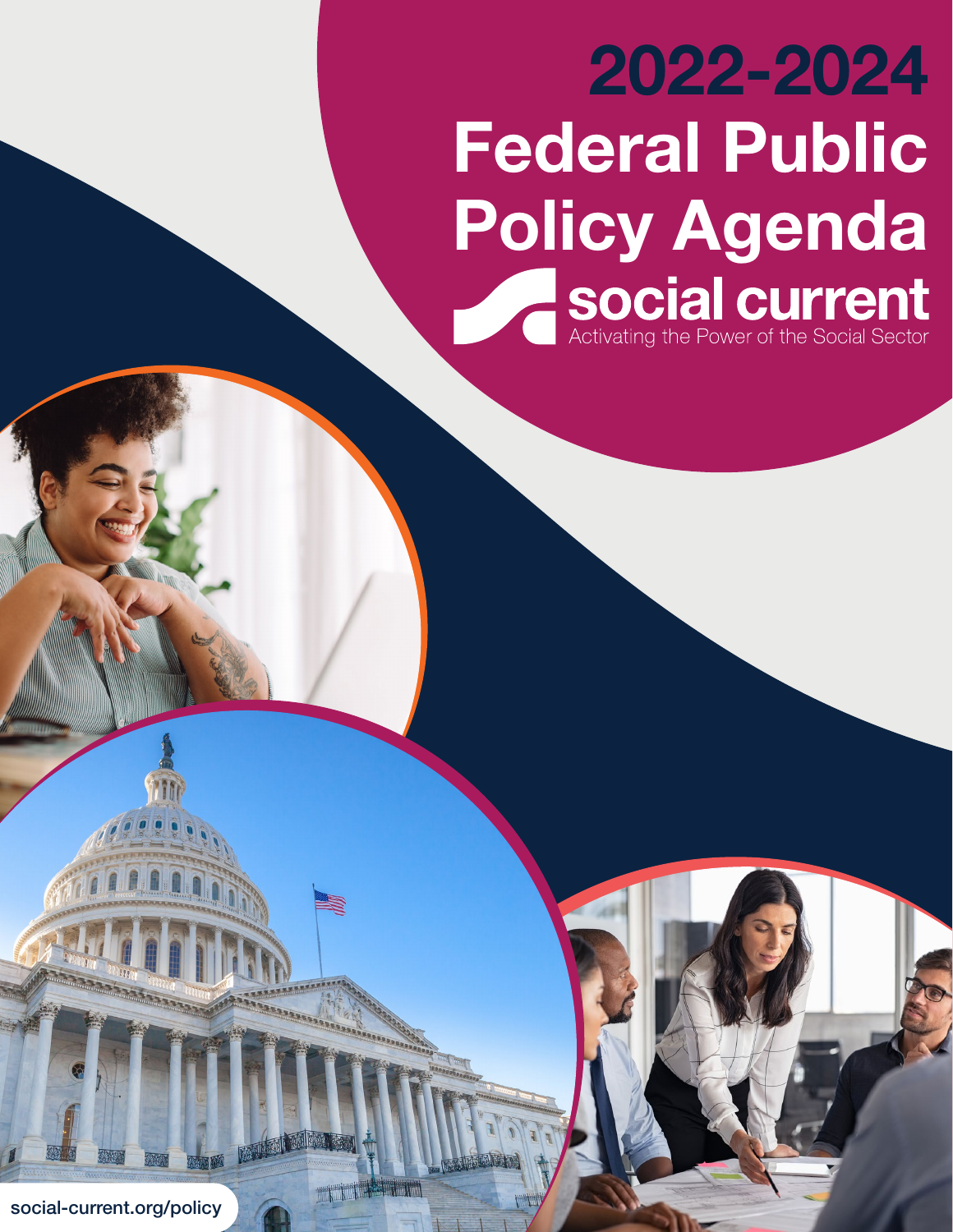## Table of Contents

| Integrating Cross-Systems Approaches to Address Health Equity10 |
|-----------------------------------------------------------------|
|                                                                 |
|                                                                 |
|                                                                 |
|                                                                 |
|                                                                 |
|                                                                 |



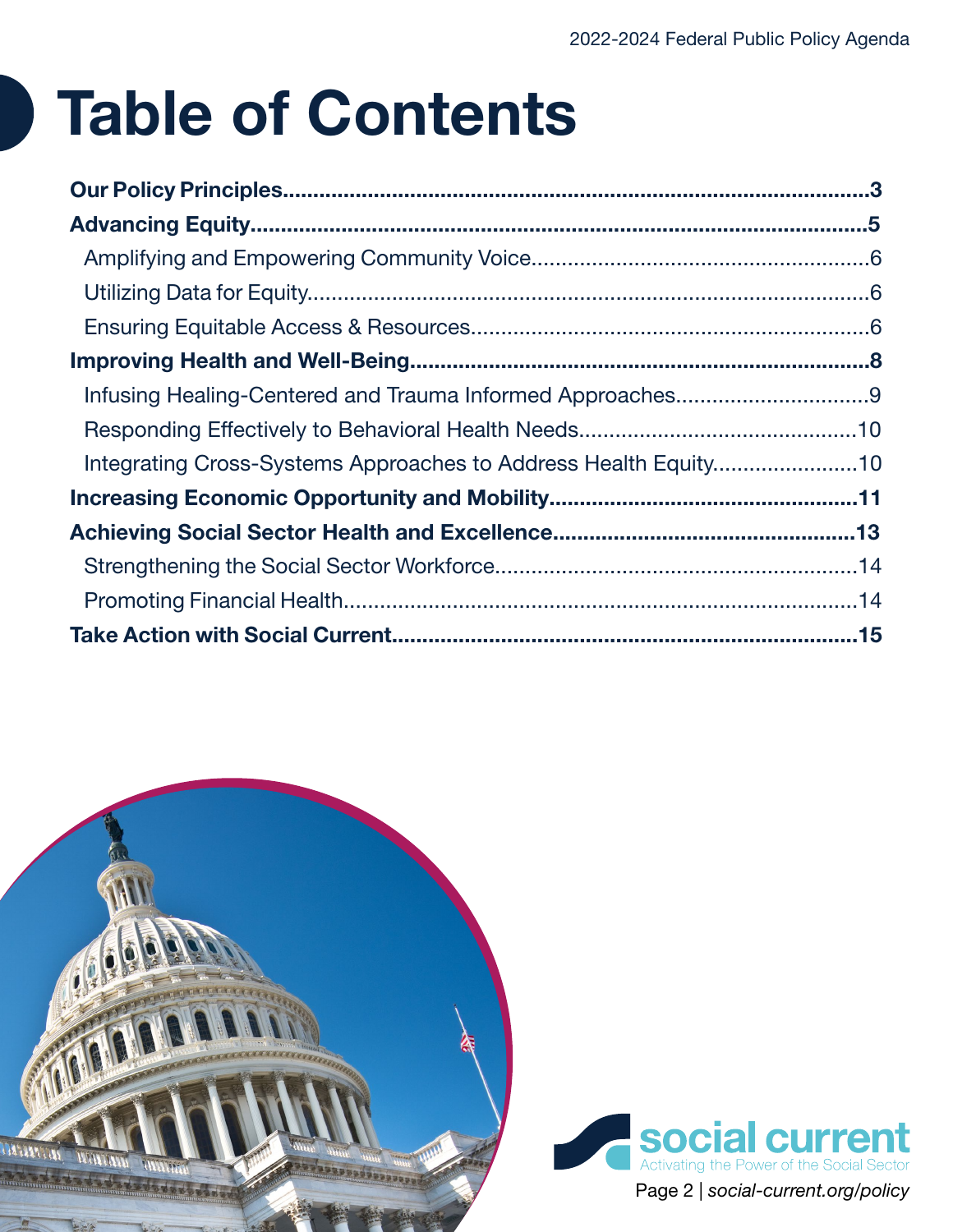## <span id="page-2-0"></span>Our Policy Principles

Social Current's mission is to advocate for and implement equitable solutions to society's toughest challenges through collaboration, innovation, policy, and practice excellence. We work to ignite change toward an equitable society where all people can thrive. In all that we do, we are guided by our core values: To be unified, intrepid, just, and purposeful. Social Current is committed to research-based, field-informed strategies to achieve these ends. With that foundation, our federal policy work is further shaped by our beliefs and policy principles.

### Place Equity at the Center

We are committed to [advancing equity](https://www.social-current.org/wp-content/uploads/2021/06/Nonprofit-Racial-Justice-Statement-6-4-21.pdf) and justice across populations, organizations, and systems. This includes attention to race, ethnicity, sexual orientation, gender identity, religion, and disability. The racial and ethnic disparities that persist across economic, education, health care, criminal justice, and other sectors make clear that systemic racism continues to hinder the well-being of communities of color by denying access and opportunity, and ultimately impacting outcomes. Addressing disparities requires active engagement with law, policy, and practice.

Social Current calls for a comprehensive approach that invests across systems and results in healthy, strong, safe, and vibrant communities. In all our work, we promote policies that are supported by research; work to eliminate disparities; and result in positive identity development, health, and well-being.

### Engage Voices with Lived Experience

We are committed to engaging the voices of individuals with lived experience to strengthen public policy and make it more equitable. We respect all viewpoints in the pursuit of strong public policy, and we strive to elevate, empower, and prioritize the voices of marginalized communities in partnership with community-based organizations. Strong policymaking should include community engagement and active and equal participation between those with lived experience and those working within the social sector. This includes ensuring equitable civic and voter engagement for all people.

### Promote Prevention

We are committed to promoting early interventions and prevention in our policy work. Prevention and early response strategies in all systems proactively strengthen individuals' self-sufficiency and build a solid foundation for well-being. Prevention strategies should be integrated across policies and funding streams to reduce risk, promote well-being, and reduce long-term costs. Our work integrates the latest findings in brain science to identify and promote protective factors and elevate effective prevention strategies that promote well-being. We support policies that take an upstream and public health approach to the safety and well-being of all people, which requires supporting children, parents, families, and communities; addressing root causes; and coordinating across systems.

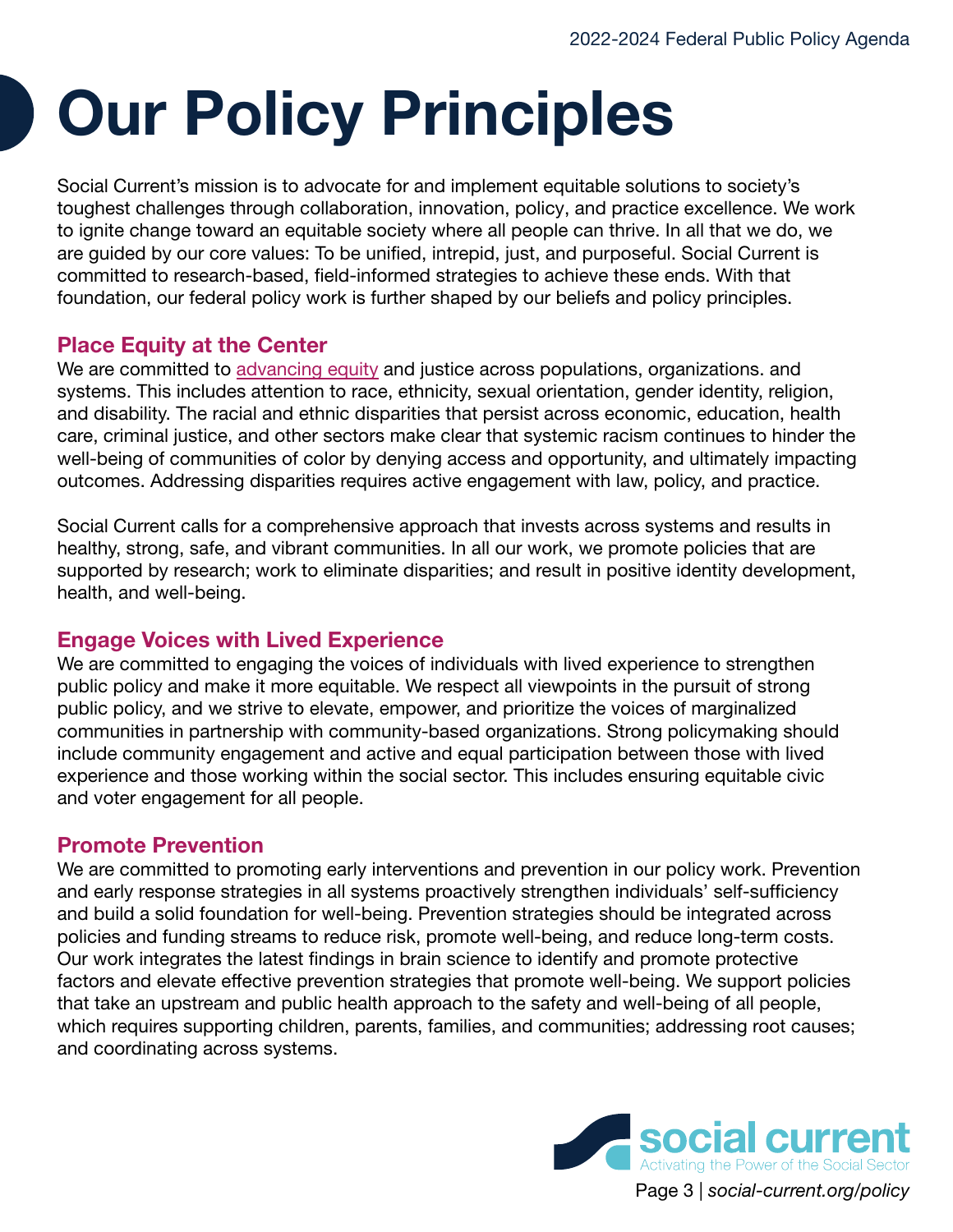#### Advance Whole-Person Approaches

We are committed to breaking down silos across federal agencies, programs, funding streams, and policies. We center our work around the [social determinants of health](https://health.gov/healthypeople/objectives-and-data/social-determinants-health), recognizing that to achieve a healthy, thriving society, a holistic approach is necessary. We promote policies that use a 2Gen approach, which integrates services and supports to move whole families (as families define themselves) toward their goals. We promote strategies that recognize the [political determinants of health](https://satcherinstitute.org/priorities/political-determinants-of-health/), which include the systemic process of administering power, distributing resources, and structuring relationships that ultimately exacerbate health inequities (Dawes, 2020). We work to promote a full and robust array of services that are needs-driven and individualized. We foster generative partnerships between large and small community-based organizations and people within communities to leverage all assets (grassroots partnerships, fiscal capacity, etc.) in pursuit of health and well-being.

### Create Access and Opportunity

We are committed to creating and improving access and opportunity so that all people in our country can thrive. Recognizing that historical policy decisions have created racial and economic disparities, we advocate for policies that eliminate disparities. We strive to incorporate multigenerational, intersectional, and multi-sector approaches to community challenges, including investments that are needed to fully implement and achieve equitable outcomes. We encourage policies that offer increased flexibility for eligibility. We also seek to better aggregate and use data to guide policymaking with the goal of reducing disparities and improving access.

### Ensure the Health and Resilience of the Social Sector

We are committed to ensuring that our social sector is strong and has the resources it needs to solve society's toughest challenges. Given the emotionally taxing work being done by direct-service staff and other personnel, community-based organizations need workforce supports to promote resilience and well-being for their staff. They need reduced administrative burdens. Social sector organizations need reliable, flexible, direct, and sustainable financing that covers the full cost of doing business, including necessary administrative and infrastructure expenses and competitive salaries that allow them to attract and retain talent. The social sector needs investments in research, innovation, and implementation that ensure the ability to grow and scale practices supported by evidence.

### Policy Agenda Key





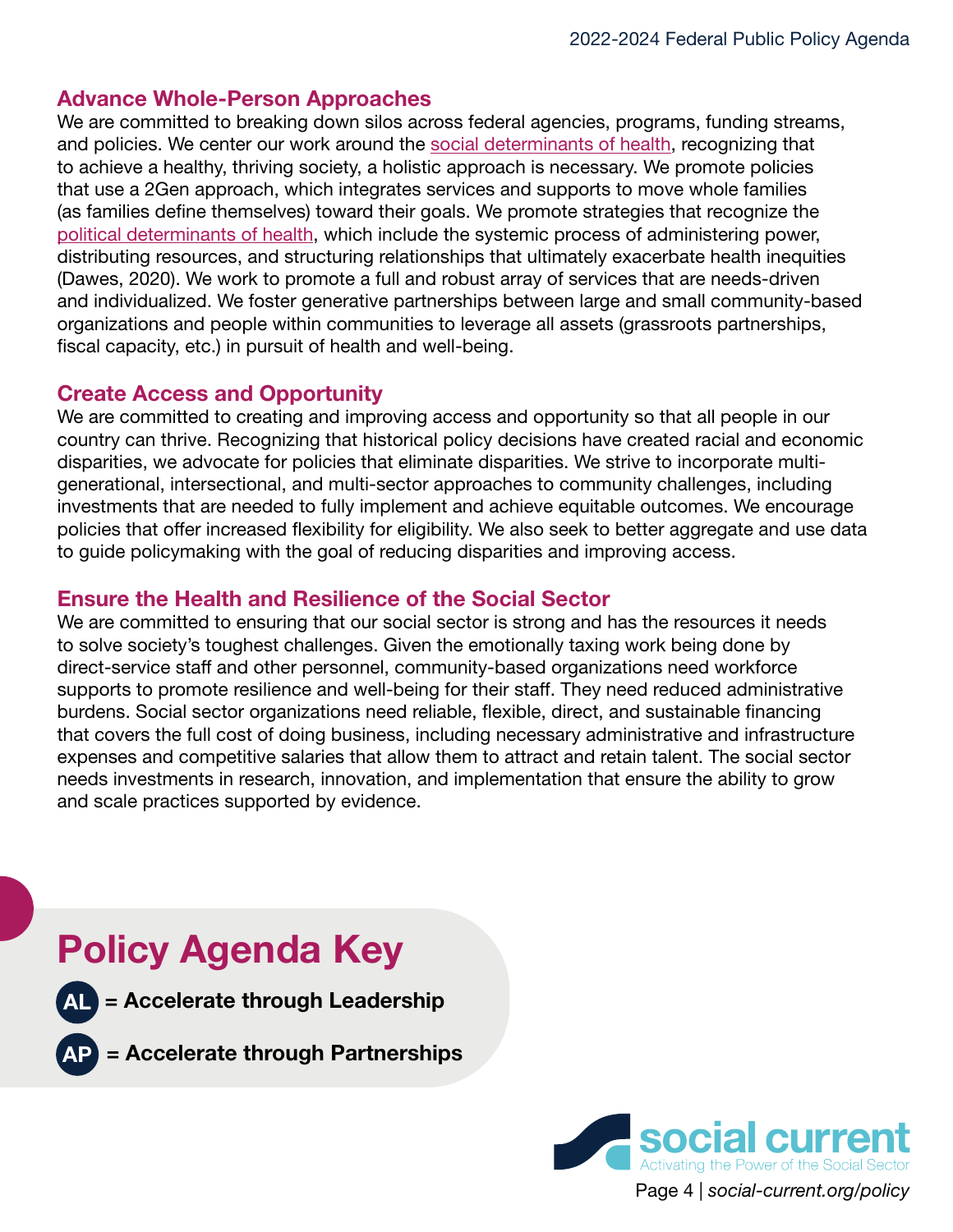2022-2024 Federal Public Policy Agenda

# <span id="page-4-0"></span>Advancing Equity



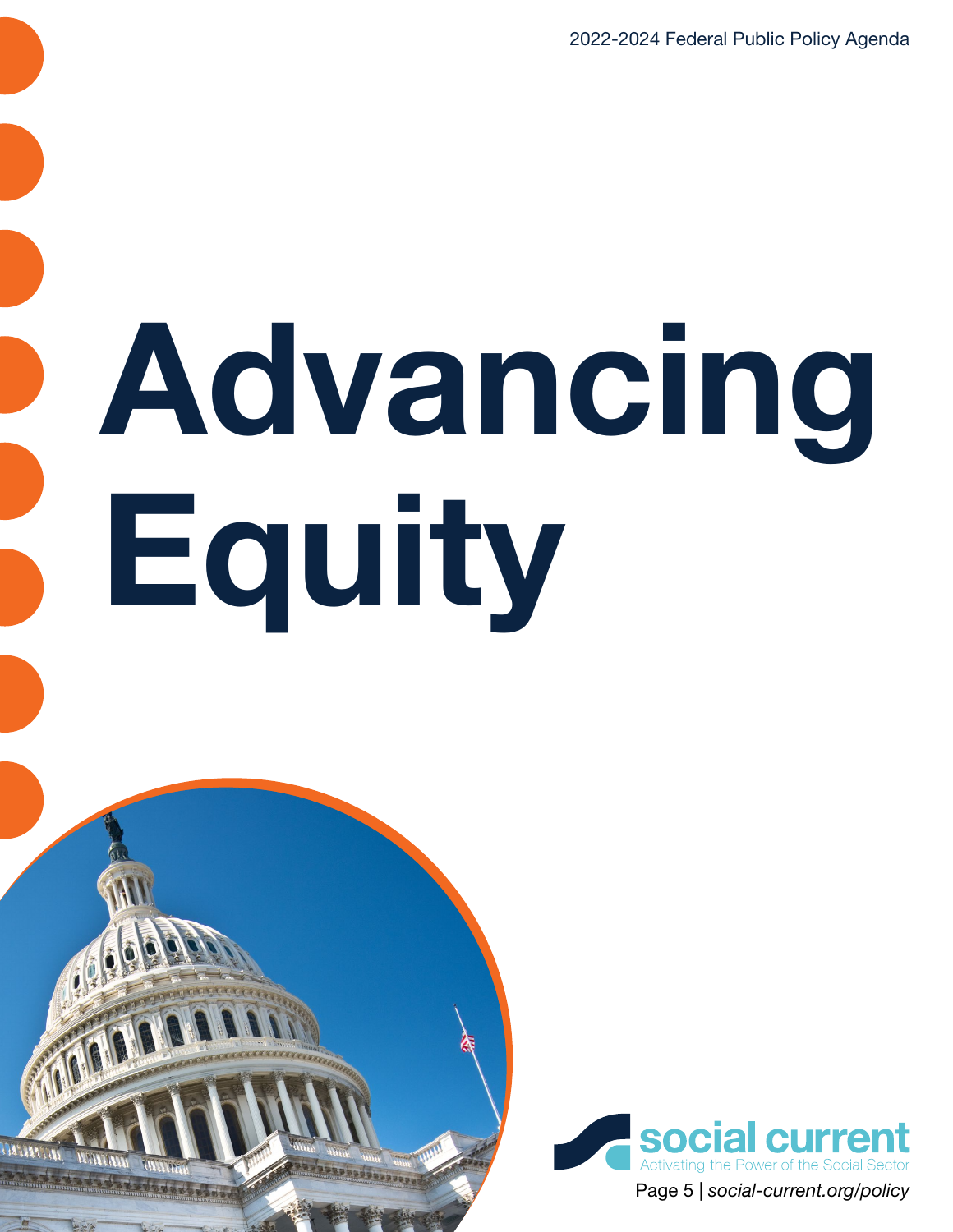## <span id="page-5-0"></span>Advancing Equity

### Amplifying and Empowering Community Voice

• Ensure that all who are eligible to vote can vote safely and that voting policies facilitate increased participation, including for those who have experienced incarceration. Prevent barriers to voting, particularly for historically marginalized and disconnected communities. AP

### Utilizing Data for Equity

- Fund clinical research on protective factors that prevent or reduce the negative impact and poor health outcomes associated with childhood trauma and adverse childhood experiences (ACEs). Fund more asset-based clinical research on outcomes. AL
- Fund clinical research that studies the connection between racial trauma in childhood and poor health outcomes in adulthood, including substance use disorders. AP
- Require all federal agencies to assess and collect demographic data that segments by racial and ethnic backgrounds and by sexual orientation and gender identity (while protecting the privacy of individuals), across all human services programs and establish enforcement mechanisms to ensure compliance from states. Provide federal funding and technical expertise for this data collection. AP
- Support the 21st-Century Child Welfare Research agenda to address research gaps, including prevention; improve research equity; and strategically incorporate lived expertise. AP
- Expand research opportunities on the impact of various government programs and services on children ages zero to three. AP
- Invest federal resources in data system improvement, with a goal of improving interoperability across systems (government, social, private sectors) in ways that better serve individuals and communities. AP
- Require uniform data collection to identify and address racial and ethnic disparities in the juvenile justice system. AP

### Ensuring Equitable Access and Resources

- Advance policies that promote equity and justice in all corners of the child protection system including investigations, screenings, removals, placements, and funding priorities. Promote improvements to the child protection system that eliminate discrimination in reporting systems, foster parent recruitment and licensing, and the placement of children who are removed from their home. AL
- Support policies that reduce and ultimately eliminate disparities and disproportionality in child protection and foster care. AP
- Support immigration policies that ensure families are not separated at the border and that provide children with the same level of safety, protection, services, and care children under the U.S. child welfare system receive. AP
- Support policies that promote the well-being of kinship caregivers, including allowing Title IV-E dollars to be used for unlicensed kinship caregivers to ensure equitable resources and incentives for kinship placements. AP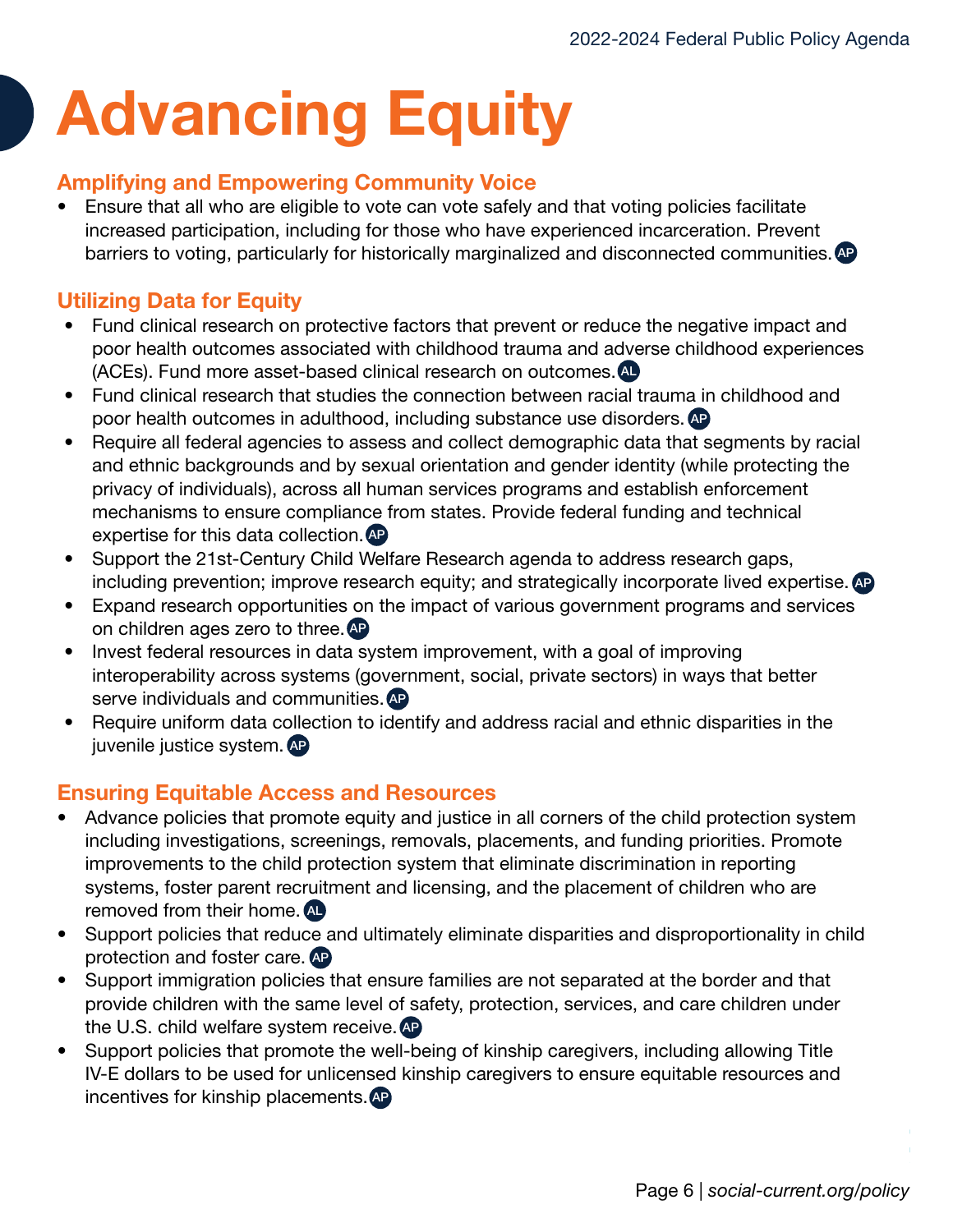- Build on telehealth flexibilities allowed during the COVID-19 pandemic, including reciprocity across state lines, a focus on quality care, parity in reimbursement rates across modalities, and improved access to crisis services. AP
- Protect and expand programs that help individuals and families thrive, including the Child Tax Credit (CTC), Supplemental Nutrition Assistance Program (SNAP), The Emergency Food Assistance Program (TEFAP), Community Service Block Grant (CSBG), Social Security Insurance (SSI), Temporary Assistance to Needy Families (TANF), Earned Income Tax Credit (EITC), and the Free and Reduced-Price School Lunch Program. AP
- Combat the national affordable housing, eviction, and homelessness crises by supporting policies that promote homelessness prevention, provide flexible rent and utility assistance, adequately fund public housing agencies, expand the Section 8 housing voucher program, and implement a Housing First approach that does not discriminate based on criminal background and continues services until beneficiaries have attained stability. AP
- Ensure youth aging out of foster care have the housing and supports needed to be successful. AP
- Ensure the child tax credit is accessible to all low and middle-income families by expanding eligibility to immigrant families, families involved in the child welfare system, and others that have been excluded. AP
- Protect and increase funding for and access to high-quality early care and education opportunities for children ages zero to five, including Head Start and Early Head Start, the Child Care Development Block Grant, Preschool Development Grants, Special Education Preschool Grants, and home-based early care and education. AP
- Protect and increase funding streams that reduce disparities in education funding and that support whole-child development for all students, including Full-Service Community Schools, Nita M. Lowey 21st-Century Community Learning Centers, IDEA State Grants, Every Student Succeeds Act (ESSA) Title 1 Funds, ESSA Title IV Funds (for Statewide Family Engagement Centers), and the McKinney-Vento Education for Homeless Children and Youth Program. AP
- Increase federal resources to continue to expand broadband and to provide affordable and universal coverage and access. AP
- Advocate for policies that empower individuals to succeed as they transition from incarceration to their communities, including expungement for low-level offenses, cancellation of fines, elimination of barriers to the workforce, and equitable access to programs and benefits that foster economic well-being. AP
- Support policies that reinforce that the primary response to crisis calls should come from mental health crisis response professionals, rather than law enforcement. AP
- Protect and expand place-based initiatives that use holistic approaches to community impact/ development to create safe and vibrant neighborhoods and make employment opportunities, affordable housing, and other basic needs a reality across the nation. AP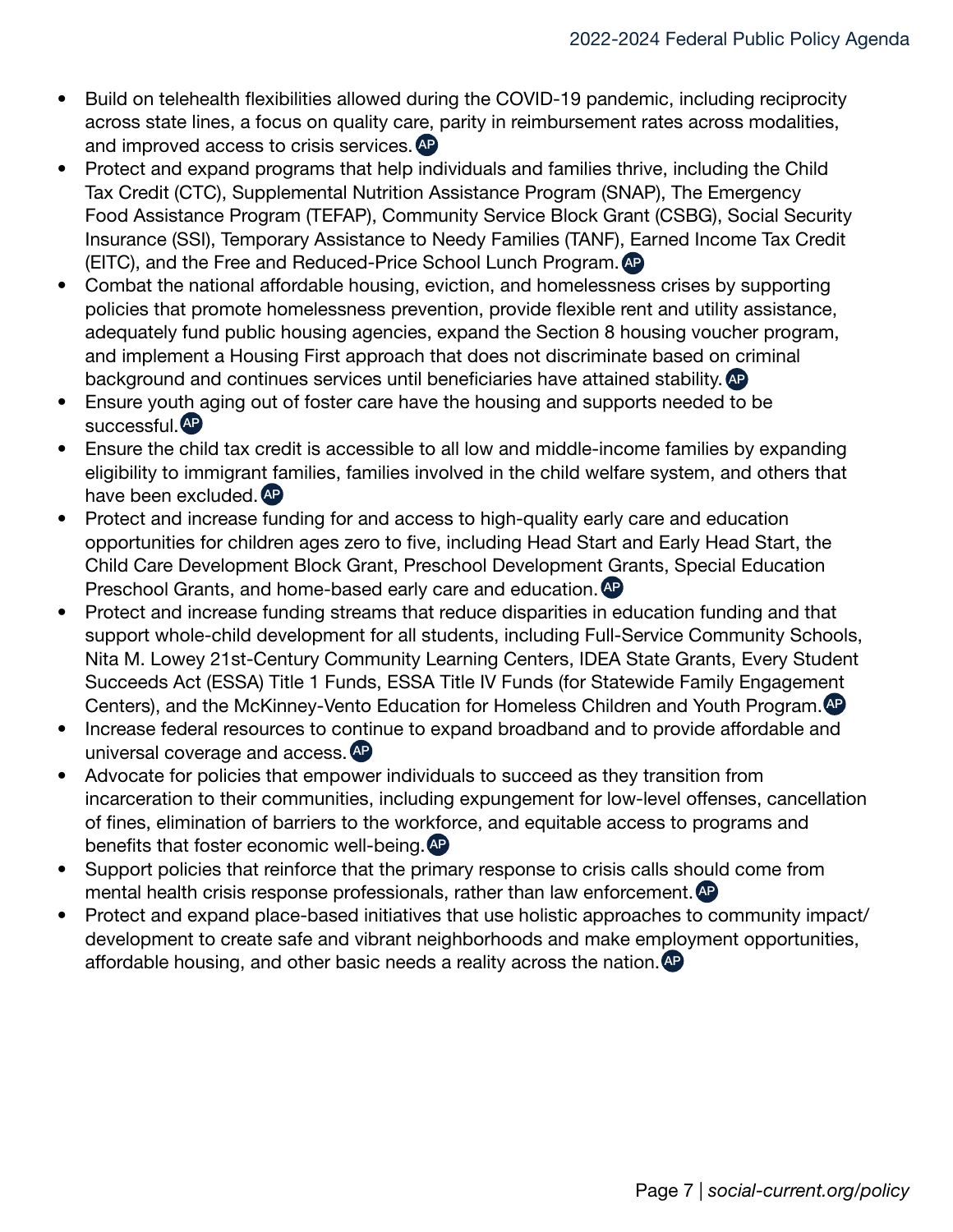# <span id="page-7-0"></span>Improving Health and Well-Being

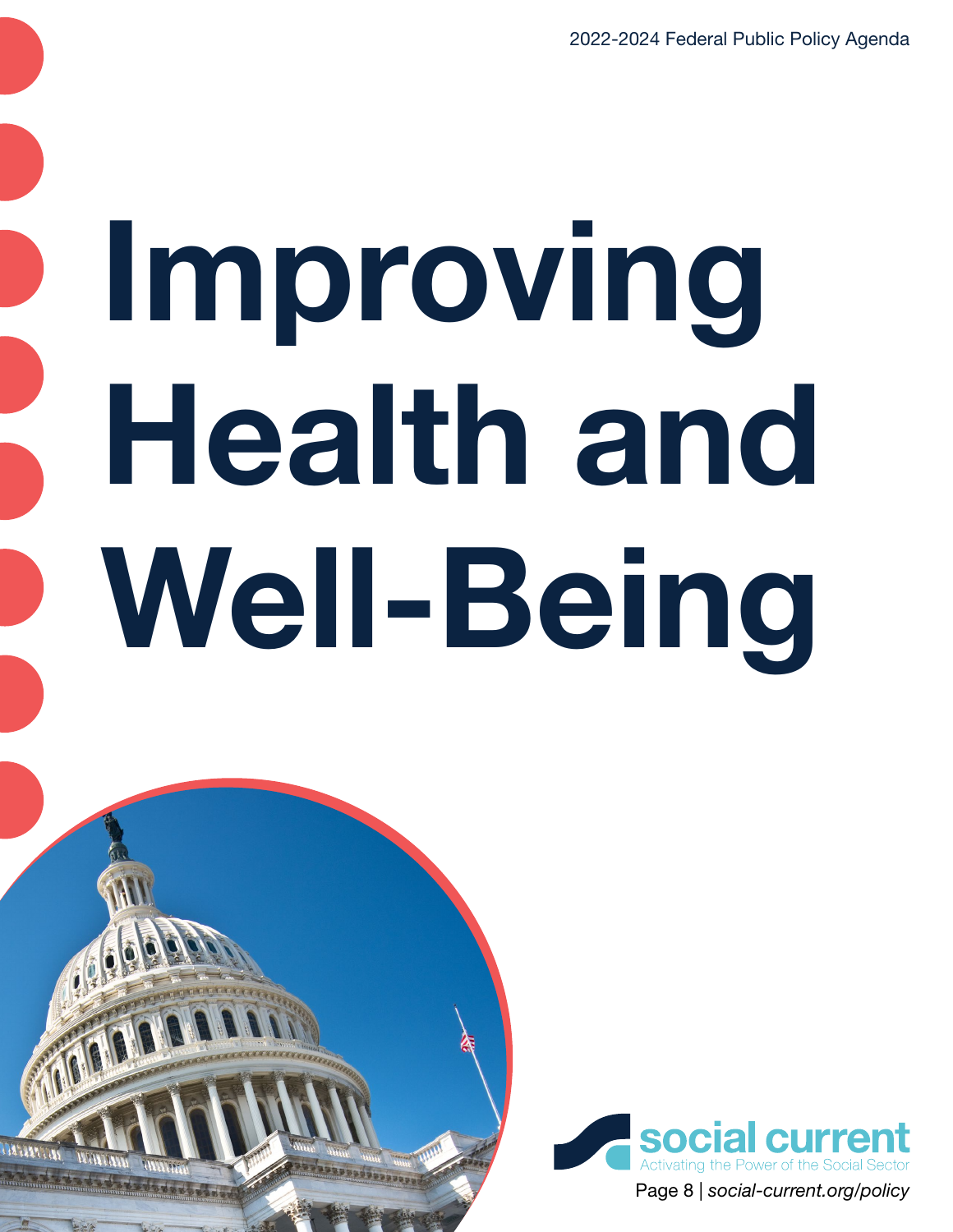## <span id="page-8-0"></span>Improving Health and Well-Being

### Infusing Healing-Centered and Trauma Informed Approaches

- Ensure families have services that keep children safe and thriving by reauthorizing and increasing funding for the Child Abuse Prevention and Treatment Act, keeping a focus on primary prevention and alternative pathways to support families outside of child welfare systems. AL
- Monitor, guide, and support stakeholders in the implementation of the Family First Prevention Services Act to ensure it is consistent with the intent of the legislation. Advocate for programs supported by evidence that address systemic issues, like racism and poverty. Advance policies that assist community-based organizations with program costs, workforce challenges, training, and research associated with well-supported programs. Support improvements to the Title IV-E Prevention Services Clearinghouse, including timely reviews and comprehensive feedback to applicants. AL
- Advance recommendations of the federal Commission to Eliminate Child Abuse and Neglect Fatalities, which called for transforming child welfare into a 21st-century child and family well-being system that supports families early and outside of child welfare. AL
- Advance efforts that allow Title IV-B to support community-based prevention services before a candidacy determination is made, and without an evidentiary standard. AL
- Advocate for policies that expand the capacity of K-12 schools and community-based organizations to implement integrated services approaches that prioritize whole-child, whole-family, whole-school, and whole-community development. This includes funding the Full-Service Community Schools and Promise Neighborhoods programs. Support a comprehensive bill to improve school culture and climate, promote social emotional learning, expand mental health and well-being supports for students and staff, and include restorative justice practices. Integrated services could include behavioral/mental health services, health services, and social services. AL
- Advance trauma-informed and brain science-aligned principles in policy, including the RISE from Trauma Act. **AP**
- Promote community prevention efforts against gun violence, such as funding violence interruption models, positive youth development programs, and other prevention models supported by evidence. Support efforts to provide federal funding for research on gun violence. AP
- Continue the COVID-19 flexibility and expansion of funding for sexual assault victims to access emergency and basic needs funding as domestic violence victims, as well as investing in prevention programs for domestic and sexual violence. AP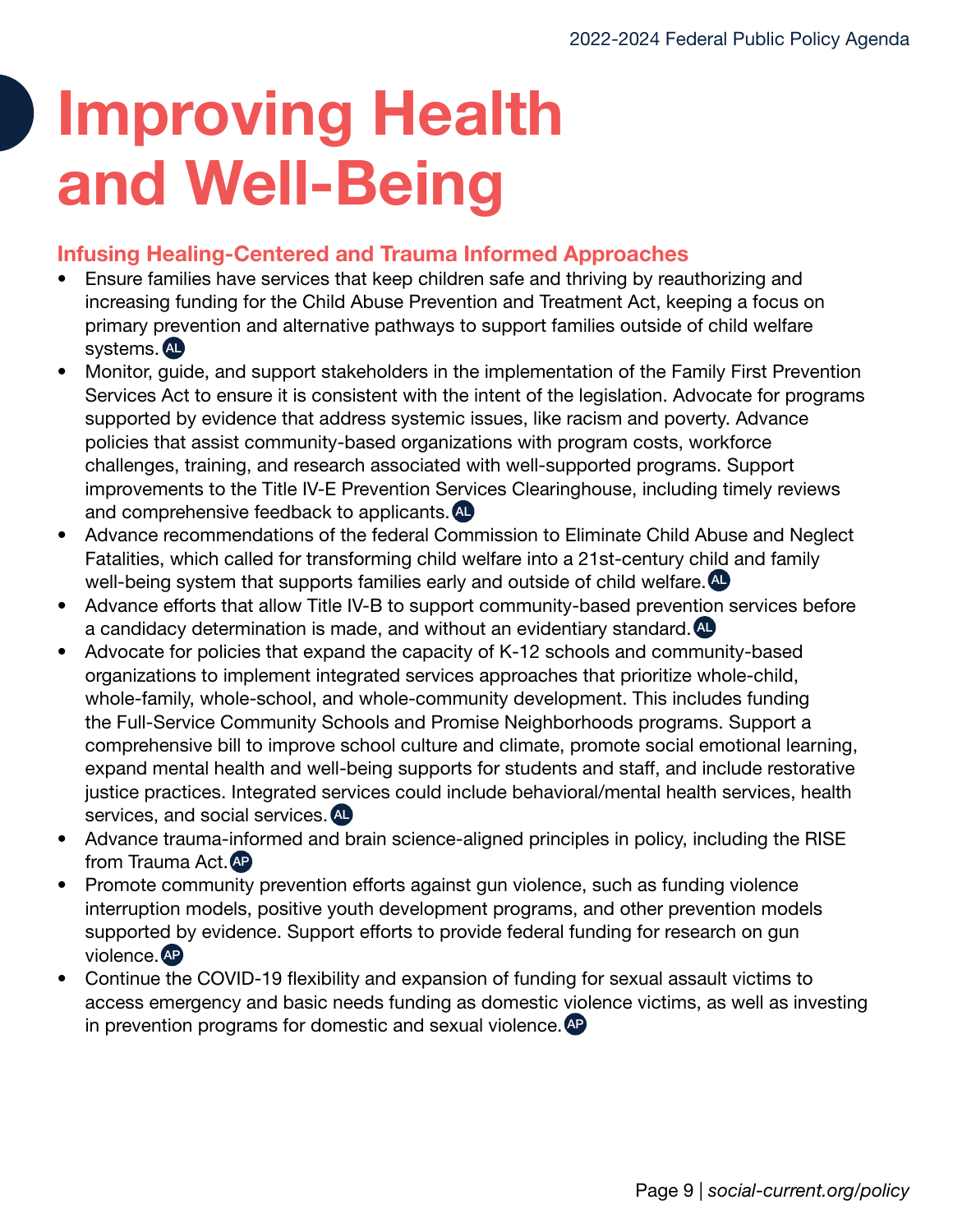- <span id="page-9-0"></span>• Support policies that divert youth from the juvenile justice system, such as investments in prevention and intervention programs for youth that address trauma and promote social, emotional, and relational health in schools. Promote individual assessments (e.g., biopsychosocial) and enhance access to and expand provision of behavioral health treatment services for youth as an alternative to detention or while placed in detention. Improve conditions and educational services for youth in detention facilities. AP
- Expand access and eligibility to a full array of community-based services and supports to address the mental health needs of young people without necessitating custody relinquishment. AP

### Responding Effectively to Behavioral Health Needs

- Address the youth mental health crisis by advocating for prevention programs; supporting the Mental Health Services for Students Act of 2020; and providing more funding to school and community-based mental health programs that build awareness of trauma, train appropriate staff to identify and screen for behavioral health challenges, and incorporate positive behavioral health interventions, family engagement, and treatment. Increase access to behavioral health services for youth in foster care. AP
- Strengthen community mental health services by increasing access and availability and supporting innovative strategies, such as Certified Community Behavioral Health Clinics (CCBHC). AP
- Support continued funding and programming for crisis response services, including access to the 988 suicide prevention hotline, as defined by the National Suicide Hotline Designation Act. <sup>AP</sup>
- Advocate for mental health parity in health care insurance to eliminate limitations on mental health access. AP
- End exclusions of coverage for people in inpatient settings (IMD exclusion) or detention and jails. AP

### Integrating Cross-Systems Approaches to Address Health Equity

- Support the Ensuring Medicaid Continuity in Foster Care Act, to provide a narrow exemption for the IMD exclusion to ensure children in QRTPs can continue to receive care in those settings without losing Medicaid coverage. AP
- Require that Medicaid/Medicare provide coverage that addresses the social determinants of health, including food and nutrition access, stable housing, and supports that meet other social needs. AP
- Increase resources for the Medicaid Home and Community-Based Services program to create well-paid direct care jobs and expand access to home and community-based services for people with disabilities and aging adults. AP
- Expand access to health care by expanding Medicaid to non-expansion states. <sup>AP</sup>
- Ensure Medicaid, through federal approval of state plan amendments/waivers, include financing and care planning for in-home interventions that strongly encourage state Medicaid programs to partner with community-based organizations to provide needed social services. <sup>(AP</sup>
- Expand coverage of peer and family support services in federal health coverage programs.
- Promote policies that support integration and care coordination of behavioral health (mental health and substance use) and physical health to improve health outcomes. This includes financing models that support integration, such as expansion of Certified Community Behavioral Health Clinic and aligning 42 CFR Part 2 with HIPAA to improve cross-system care coordination and integration. AP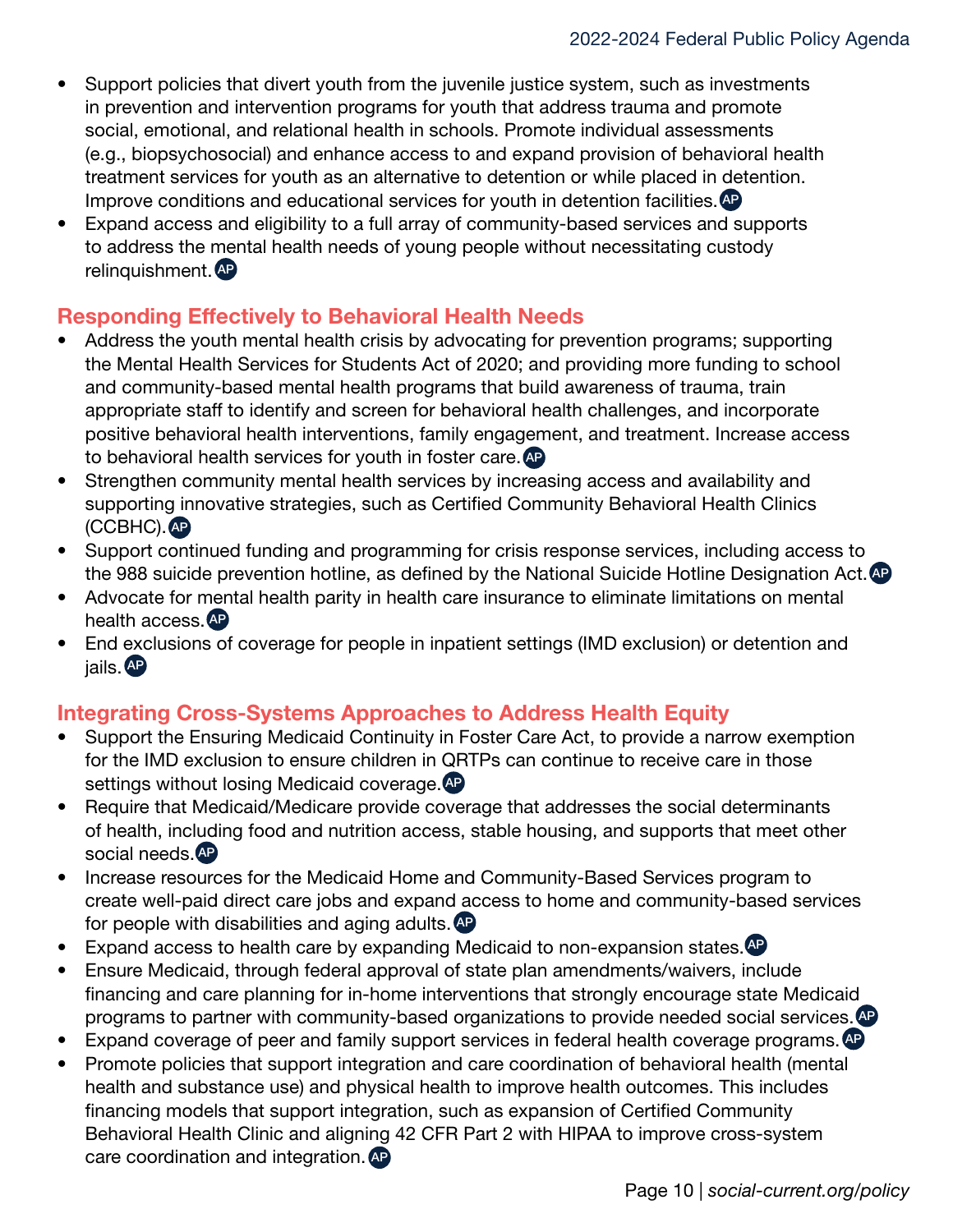# <span id="page-10-0"></span>Increasing Economic Opportunity and Mobility

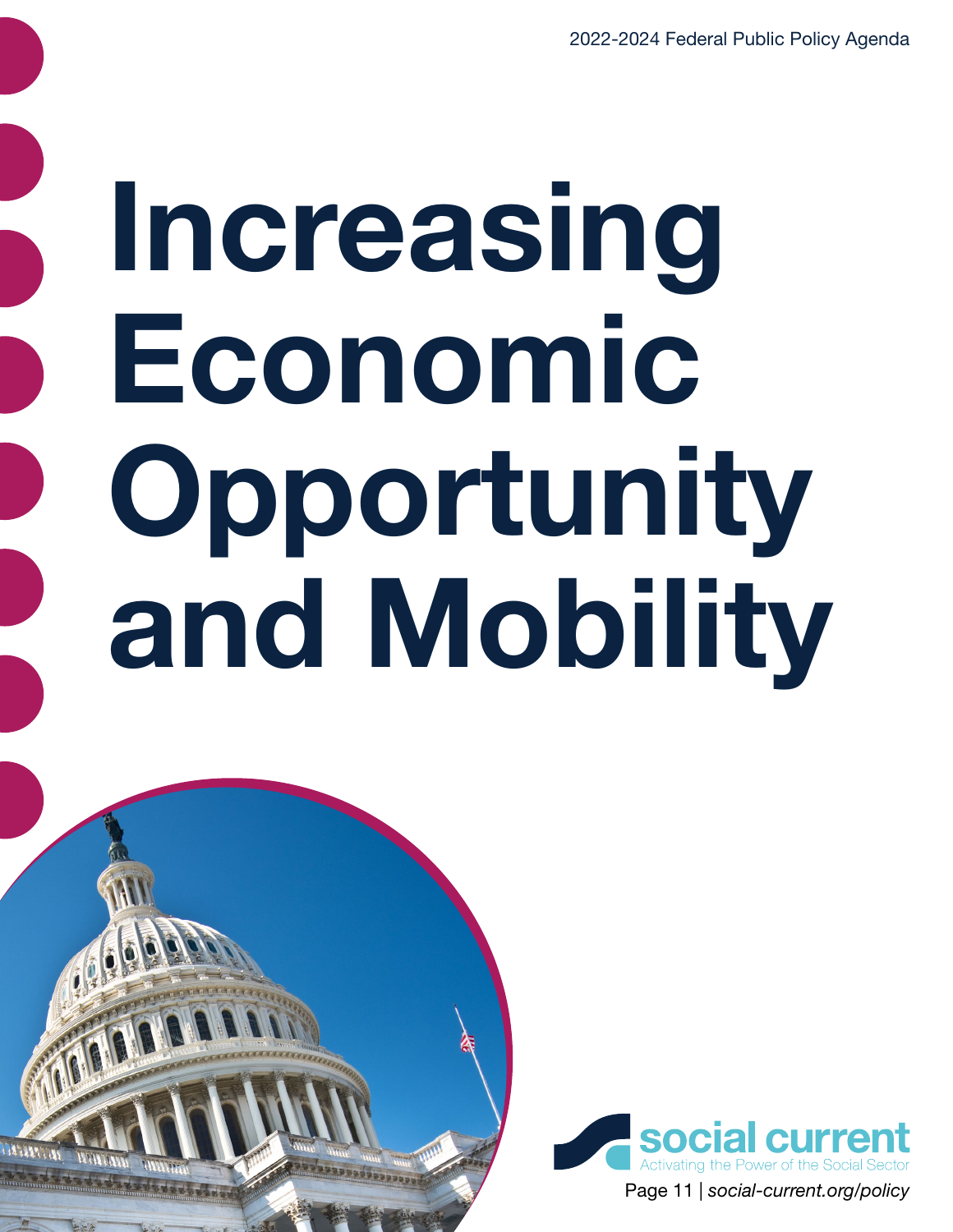## Increasing Economic Opportunity and Mobility

- Expand economic policies and practices with demonstrated effectiveness for families, including the extension of the expanded Child Tax Credit, home visiting programs, domestic violence programs, expansion of Family Resource Centers, a refundable Adoption Tax Credit, and more. AL
- Reauthorize the Workforce Innovation and Opportunity Act to prepare individuals, with varying skill levels and barriers to employment, to obtain high-quality, in-demand careers through job training and education, while incentivizing pre-apprenticeship, apprenticeship, and work-based learning programs. AP
- Support efforts to increase the minimum wage to a living and family-sustaining level.
- Strengthen and expand policies that provide paid family leave, universal pre-K, and affordable child care, with a focus on quality care. AP
- Protect and increase funding for adult education and literacy services provided through the Adult Education Basic Grants to States. AP
- Strengthen policies that support the affordability and successful completion of higher education and career training for students with exceptional financial need, first-generation students, and young people in or aging out of foster care, including the Federal Pell Grant Program, the Higher Education Act, and Chafee Education Training Vouchers. Ensure youth aging out of care have wraparound supports in place to help them succeed in higher education. AP
- Protect and increase funding for the Career and Technical Education program to build career skills and pathways. AP
- Support innovative policies and program evaluation for new program models that provide direct cash assistance to individuals and families. AP
- Address the benefits cliff by redesigning public benefits programs to ensure individuals have the support they need during the transition to financial independence. AP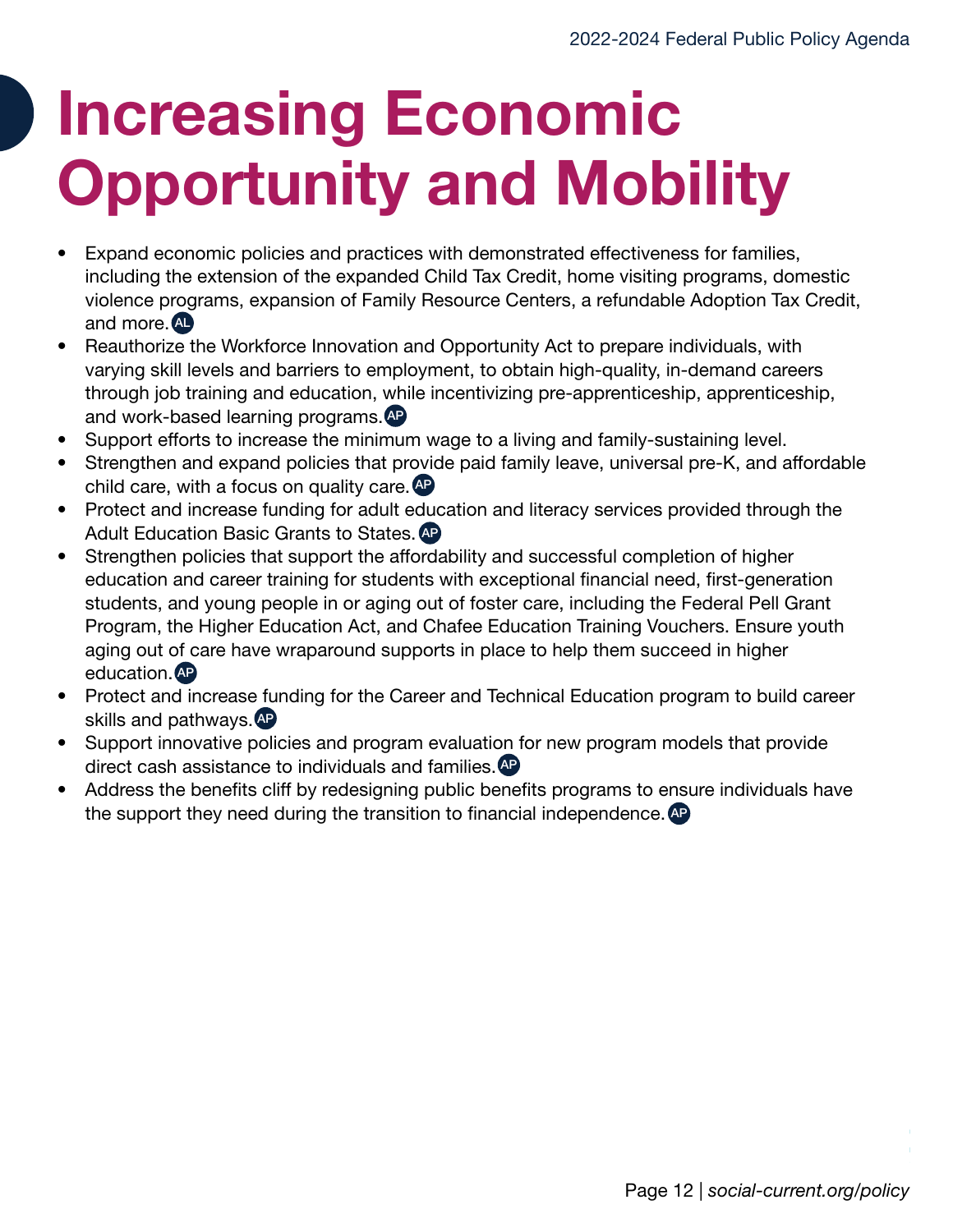# <span id="page-12-0"></span>Achieving Social Sector Health and Excellence

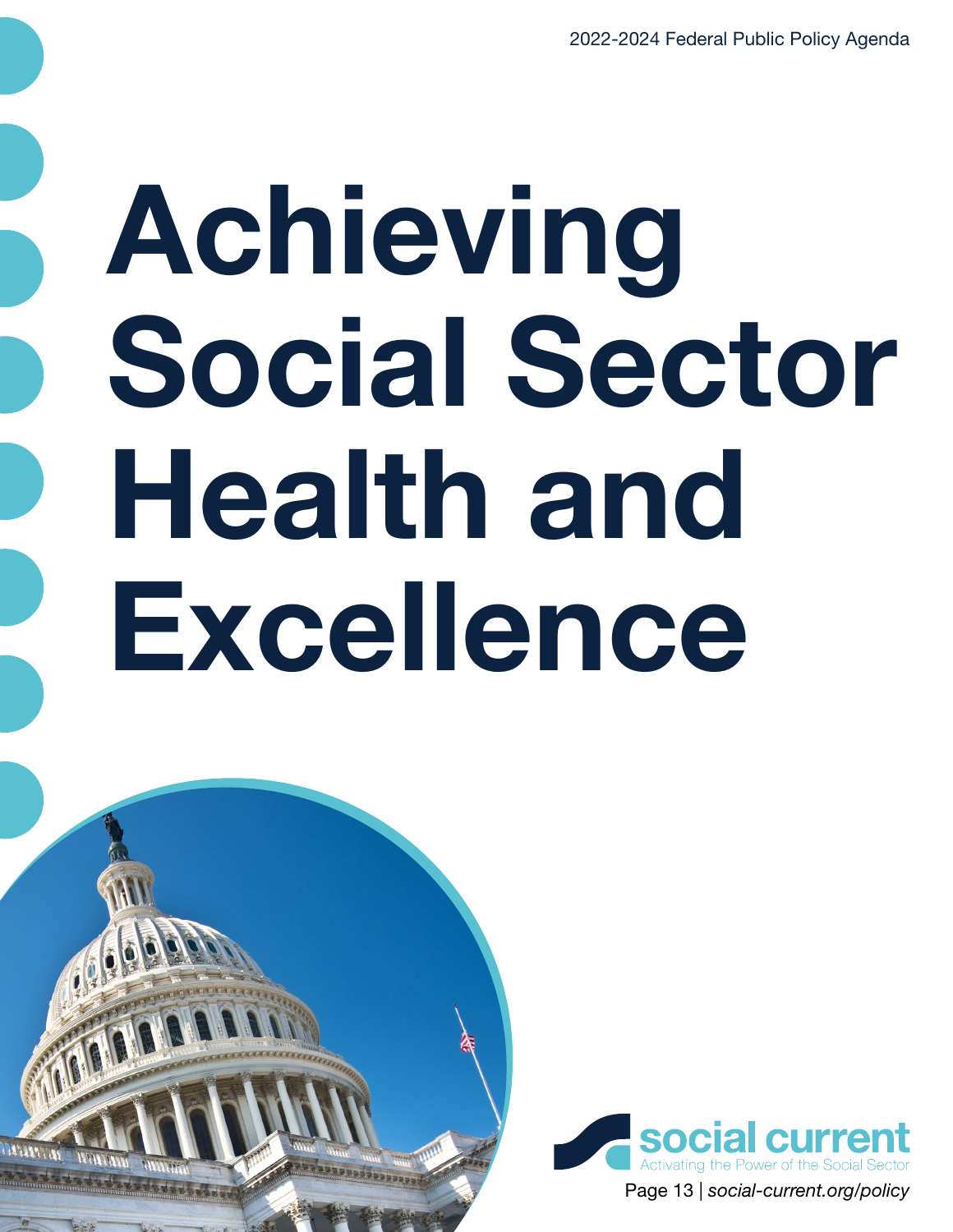## <span id="page-13-0"></span>Achieving Social Sector Health and Excellence

### Strengthening the Social Sector Workforce

- Carve out funding within federal grant programs to train and recruit people with lived experience to work in human services to help address gaps in the workforce. Create alternative methods of credentialing for individuals with lived experience to help expedite their path into the sector. AL
- Develop and support a diverse workforce of community health workers by scaling up and standardizing training and credentialing, and ensuring the workforce is increasingly part of health care models and compensated fairly with family-sustaining wages and benefits.
- Strengthen student loan debt relief, including making the Public Service Loan Forgiveness (PSLF) program more robust, accessible, and transparent to recruit and retain a strong and diverse workforce. Support efforts to extend and expand the PSLF waiver to promote access for more nonprofit employees. Improve outreach and communication efforts to help nonprofit professionals understand eligibility criteria. AP
- Expand the National Health Service Corps to include community-based nonprofit staff (mental health professionals, LPCs, LCSWs, community health workers, and others) to qualify for student loan repayment for service in underserved communities. <sup>AP</sup>
- Support the Mental Health Professionals Workforce Shortage Loan Repayment Act, which requires HHS to establish a loan repayment program for mental health professionals who work in designated workforce shortage areas. AP
- Promote pay parity for early childhood educators (compared to K-12 educators), including higher salaries and more professional development. AP
- Support the Mental Health Access Improvement Act, which would require Medicare to cover certain mental health professionals to help address workforce shortages and access for aging populations. AP

### Promoting Financial Health

- Use federal incentives to increase reimbursement rates in state and local government contracts, to cover the full cost of performing services, including wages competitive with similar government and private sector positions, professional development funds, and administrative and operating costs. AL
- Monitor and promote local and state contract and procurement reform efforts and advance similar efforts at the federal level through legislation that prioritizes and engages BIPOC-owned and women-owned vendors, creates multiyear agreements and grants to provide stability, improves outcomes, reduces unnecessary costs, and promotes timely payments. AL
- Expand and make permanent the universal charitable deduction, so that all can participate in charitable giving. AP
- Advocate for robust and equitable distribution of federal dollars to the nonprofit sector to compensate for increased demand and decreased resources as the nation recovers from the COVID-19 pandemic. AP